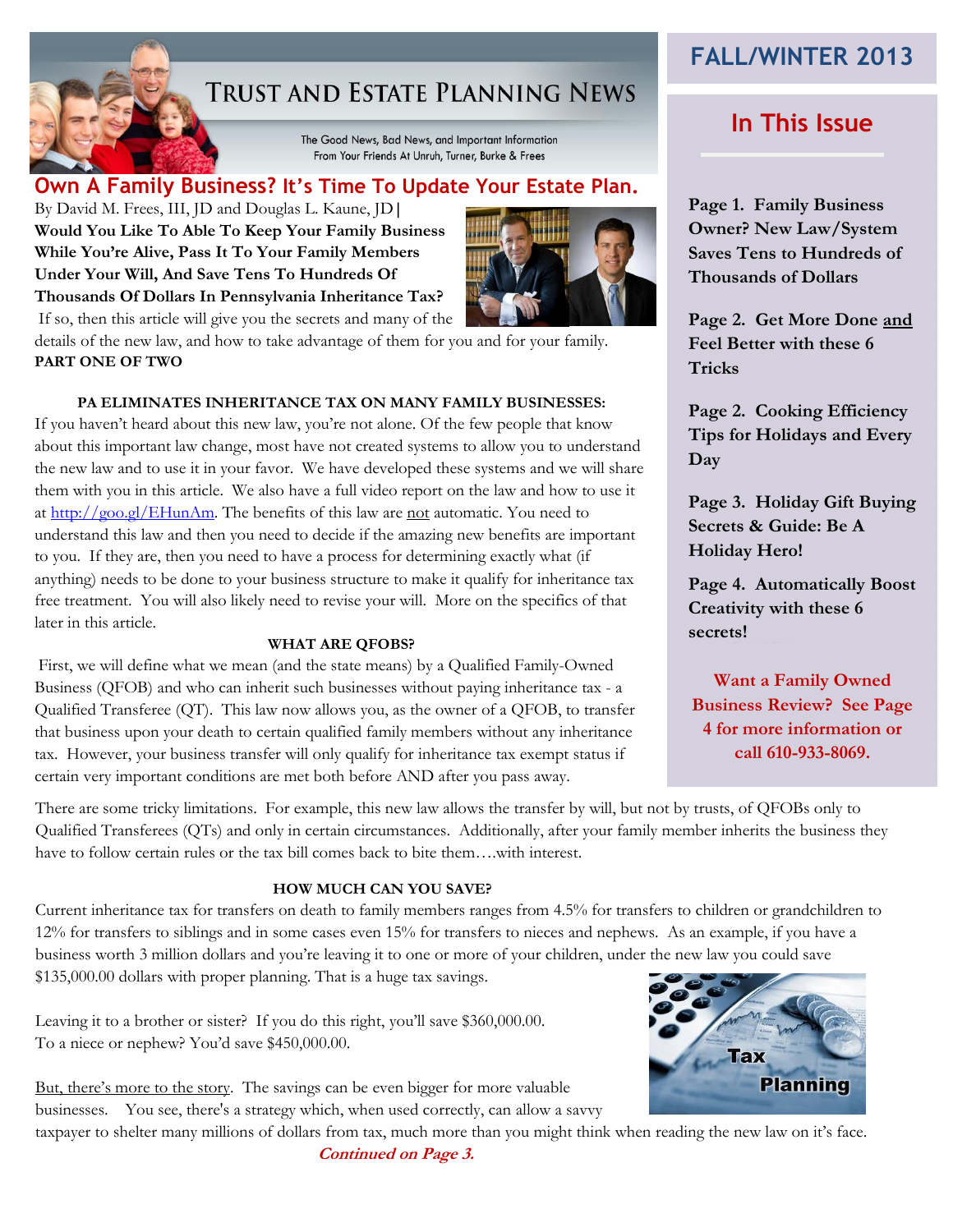## **2013 The "Perfect Gift" Buying Guide For Family and Friends By: David M. Frees, III**

The key to finding the "perfect gift" is knowing what that special loved one or friend really wants. The first step in any gift guessing game is watching and listening. Some folks are great about hinting or just express delight when they see something that they want. They're easy to buy for. Start listening for clues and you might find that you get some ideas for even the toughest. And don't be shy about asking for a wish list. It's ok to say "I can't say what I'm going to get you this year but I'd love to know a few things on your wish list."

No matter how open or closed your spouse, kids or other gift recipients are about their holiday wish lists you probably know some areas of their interests. And we've done some leg work for you in some of the most popular areas and we've discovered some of the best and most requested gifts – for sports fans, for foodies, charity (for the person who has everything) and in tech. So enjoy shopping and we hope you get what you want this year and that you have a great time shopping for the most important folks in your life.

**Sports Gift Ideas:** 1) Camping gear – <u>[rei.com](http://rei.com/)</u> and <u>ems.com;</u> 2) Sports equipment or apparel (typically a gift certificate is safest) – [sportsauthority.com](http://sportsauthority.com/) o[r modells.com](http://modells.com/) 3) Sports tickets [stubhub.com](http://www.stubhub.com/) **Gifts for Foodies:** 1) Restaurant Gift Certificates- ( "Best of Philly" at [philadelphiamagazine.com\)](http://philadelphiamagazine.com/) 2) Cookbooks 3) Cooking tools and supplies – [williamssonnoma.com](http://williamssonnoma.com/) [surlatable.com](http://www.surlatable.com/) **Gifts of Charity:** 1) Most charities will produce a gift certificate for a holiday donation in honor of a friend or family member's 2) Live in Chester County and want a local charity? Call 610-692-8211 to donate to the Chester County Community Foundation or any of their Chester County funds. **Tech Gifts For Under \$125.00:** All of these gifts are available at [amazon.com](http://amazon.com/) 1) Roku3, Chrome Key, or Apple TV are all great gifts for a college student or someone who's a tv and movie fan. 2) Amazon Kindle 2012 or Barnes and Noble's Nook Simple for the reader who travels 3) Logitech Wireless Solar Keyboard K760– for the green techie who has almost everything and who works on vacation 4) Seagate backup plus – back up is good for anyone but especially those that shoot loads of pictures and/or video.

# **Why Downtime Is Crucial For Peak Performance.**

You can't have a decent work/life balance unless you rest and build energy into your schedule. Follow these tips to make smarter choices, so you'll feel terrific each day and accomplish more in less time. \* Take Regular Breaks. We often lose track of time in the daily hustle. Take periodic breaks to stretch, or walk. Leave your desk at lunch and during brief breaks. \* Let Go. Prioritize so you finish high-value tasks first. You'll build momentum. \* Plan A Vacation. Take a full vacation and plan several long weekends to recharge your creative batteries. Block out the time now. \*Pamper Yourself. Find little ways to cherish yourself every day, such as taking a bubble bath, a walk, or a bike ride. Doing so lets you unwind and prepare for life's next challenge. Exercise releases stress and builds creativity. \* Keep Your Brain Engaged. You can rest from work while still exercising your mind with light reading or a Sudoku puzzle. \* Exercise And Nap. A workout routine will help you stay healthy, maintain your drive and burn off stress and a nap is always a good way to recharge.



**UTBF's New "Edition": Thomas Kaune born 10.23.14**

# **5 TIPS FOR COOKS IN A HURRY OR WITH LIMITED TIME**



# **1 2**

so you aren't stuck waiting. before you run out. to save steps and seconds.

### **PREP AHEAD BE A WEEKEND WARRIOR**

Wash, dry, and trim Cook big pots of beans veggies before storing and rice, blanch vegetables, to save precious prep or roast two chickens at once, minutes at dinnertime. then build meals all week.

### **HEAT FIRST KEEP A RUNNING LIST STORE 'EM WHERE YOU NEED 'EM**

Preheat the oven or put End last-minute grocery trips Keep cooking utensils next to the water on to boil as soon by writing down essentials stove, pots on hanging racks, and as you walk in the door that are low so you can restock and knives near your cutting boards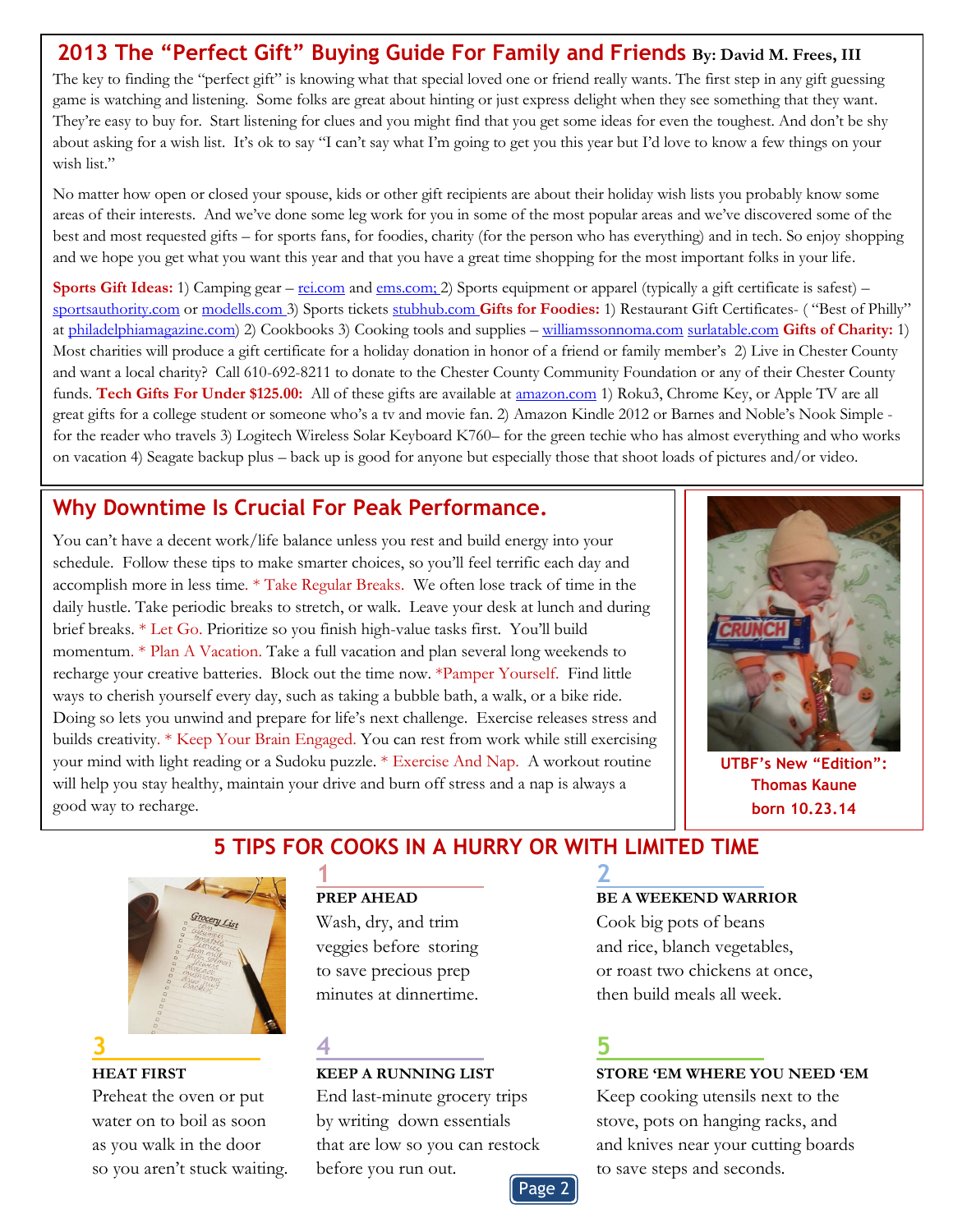### **WHAT ARE THE REQUIREMENTS?**

1) The business has to have fewer than 50 full-time employees; 2) It has to have a net book value of less than 5 million dollars. That the new law values a business by book value rather than fair market value is very important and we'll come back to this later; 3) It has to have been in existence for five years or more prior to the decedent's death; 4) It must be wholly owned by a decedent or by the decedent and members of the decedent's family that are qualified transferees; 5) It has to be engaged in a trade or business, the purpose of which is not the management of investments or income producing assets. This means that many family limited partnerships (FLP) set up for federal state tax purposes might not qualify as a QFOB; 6) It has to be a direct transfer and not IN TRUST to a QT. Again, this may be a disadvantage so more on this later, and finally; 7) Inheritance tax and interest that would be due on the QFOB become liens in favor of the Commonwealth on real and personal property of the qualified transferee (QT) at the time of the transaction.

### **WHO IS THE QUALIFIED TRANSFEREE?**

In other words, who can receive a QFOB without paying Pennsylvania inheritance tax? 1) These interests could be transferred under a will without tax to a husband and wife; 2) To lineal decedents such as children, grandchildren and great grandchildren; 3) To siblings and siblings' lineal decedents - so brothers and sisters and nieces and nephews; and 4) To ancestors and the ancestors' siblings. So it could be given to a parent or grandparent or to an aunt and uncle.

### **SOME ADDITIONAL FEATURES**

The new statute had several other important requirements: 1) The interest must be continuously owned by a Qualified Transferee (QT) for seven years after the decedent's death. That means if the QT actually transfers or sells the business interest, they are going to owe not only the original inheritance tax, but the interest that would be paid on it. It is very, very important to understand this.; 2) The interest also must be reported on a timely filed Pennsylvania inheritance tax return so you have to make sure that your executor is savvy and will hire counsel to properly file that return; 3) There's another requirement, that a certificate must be filed annually by each Qualified Transferee for the seven-year period and failure to do this will result in loss of the exemption; 4) Furthermore, if the QFOB is transferred to a trust, the transfer will not qualify even if the trust beneficiary would otherwise be a QT.

### **SO YOU HAVE A CHOICE – PAY TAXES OR PROTECT THE ASSET**

In many cases, it will be important to consider whether it's better to save the inheritance tax or if it's better for the family member to have the creditor, divorce and lawsuit protection that can be created only by transferring the business to a trust.

Clients must realize there are some ongoing negative implications associated with garnering this tax savings, but in most cases these implications should be easily outweighed by the benefits of a massive tax savings. (We've created a system to help you to maximize the savings and to revise the estate planning to qualify for the new treatment).

Through this system, we help you to figure out if this planning will work for you; help to insure your business will be treated as a QFOB, and we will create special wills that allow you to give the asset to the Qualified Transferee in a way that allows them to decide whether to avoid paying the tax or to transfer it into an asset-protection trust if they are facing a divorce, lawsuit or they are concerned about those issues arising in the future.

### **FIND OUT IF IT'S RIGHT FOR YOU**

We call this process the QFOB (Qualified Family Owner Business) Protection Process™. We will publish more about this process in the next newsletter. But, if you have a family owned business and you want to know more right now, you can see our full video report at [http://goo.gl/EHunAm.](http://goo.gl/EHunAm) If you already know you're interested, call Lisa at 1-888-808-5464 and ask for one of our Tax Free Family Business Audit calls. This is a quick call with David Frees or Douglas Kaune to determine if the business planning geared to take advantage of the new law is right for you and if your business will qualify for these massive Pennsylvania inheritance tax savings.